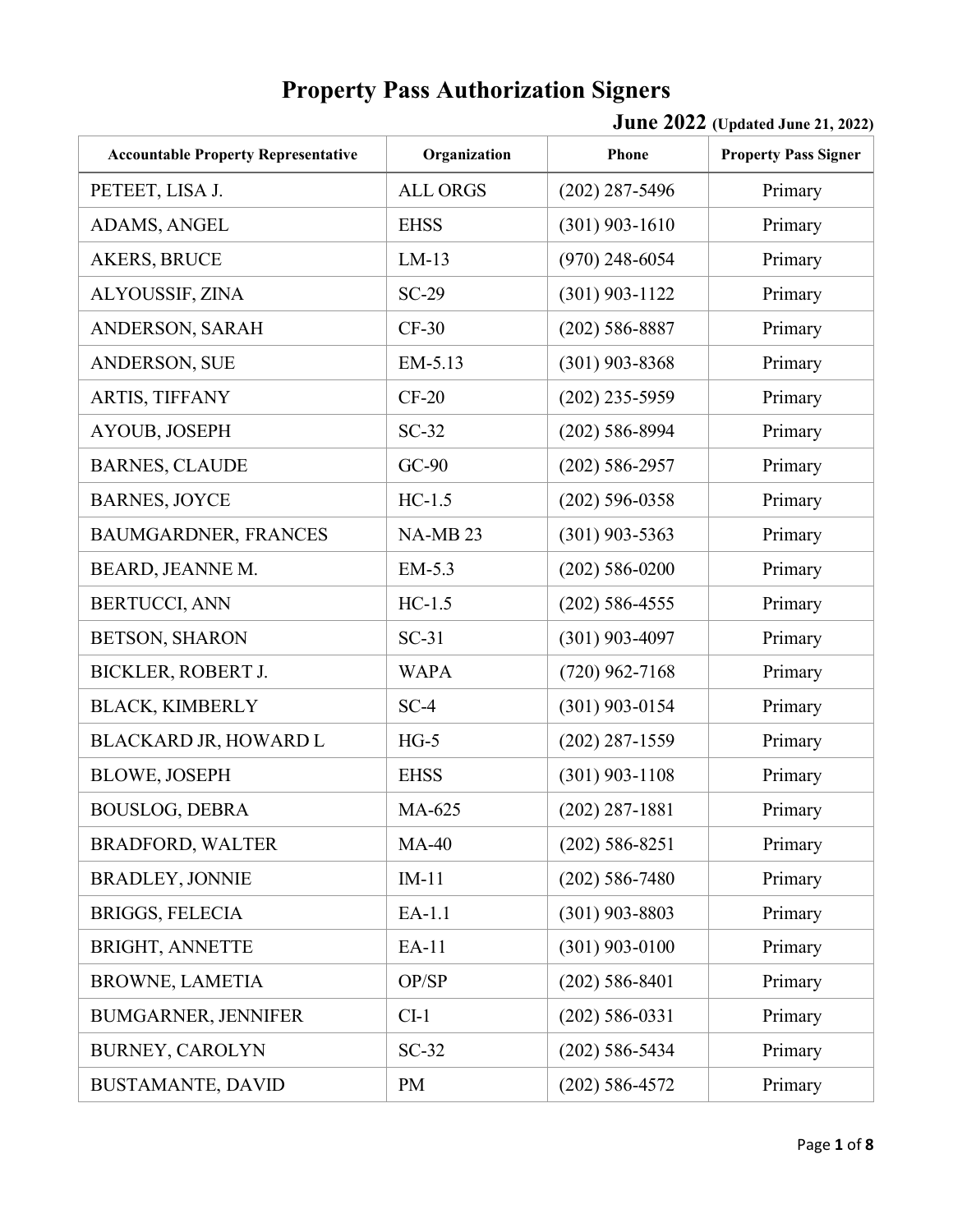| <b>Accountable Property Representative</b> | Organization | Phone              | <b>Property Pass Signer</b> |
|--------------------------------------------|--------------|--------------------|-----------------------------|
| <b>BUTLER, MARY</b>                        | $IG-20$      | $(240)$ 463-5166   | Primary                     |
| <b>BUTLER, TERRY</b>                       | MA-432       | $(202) 586 - 5201$ | Primary                     |
| BYRD, STACY J.                             | OE-1.1       | $(202) 586 - 5370$ | Primary                     |
| CAHANIN, AIMEE                             | IG-201.21    | $(202) 586 - 7815$ | Primary                     |
| CAMPBELL, DENISHA                          | $CF-2$       | $(202)$ 586-8793   | Primary                     |
| CARTER, ROSALINDA                          | FE-16        | $(301)$ 903-5242   | Primary                     |
| CARTHERN, PATRICE                          | $ED-2$       | $(202) 586 - 9757$ | Primary                     |
| CEFALU, JANINE                             | $GC-90$      | $(202) 586 - 4790$ | Primary                     |
| CHAPMAN-TURNER, DONNA                      | $CR-1$       | $(202) 586 - 3708$ | Primary                     |
| CHEEK, DAWN                                | <b>EHSS</b>  | $(202) 586 - 9421$ | Primary                     |
| CHONG, BRENT                               | $EI-12$      | $(202) 586 - 8387$ | Primary                     |
| CLARK, CASEY                               | $SC-28$      | $(301)$ 903-5451   | Primary                     |
| <b>CLARKE, DENISE</b>                      | $IA-10$      | $(202) 586 - 6984$ | Primary                     |
| CLINE, FAITH                               | $FE-20$      | $(202) 586 - 7920$ | Primary                     |
| COATES, STACY                              | $MA-1.1$     | $(202)$ 586-9116   | Primary                     |
| COBBS, THERON                              | $IN-2.4$     | $(202) 586 - 9049$ | Primary                     |
| COLE, SHAMERE                              | <b>OTT</b>   | $(240)$ 702-4372   | Primary                     |
| COLLINS, TERESA                            | $LM-10$      | $(202) 586 - 8259$ | Primary                     |
| <b>CROWL MICHELLE</b>                      | ALL SC       | $(301)$ 903-4787   | Primary                     |
| <b>CUMMINGS, BRUCE</b>                     | $LM-13$      | $(970)$ 248-6051   | Primary                     |
| DANCHIK, EDWARD                            | MA-432       | $(301)$ 903-0492   | Primary                     |
| DANIEL, MARTIZA                            | <b>FE-45</b> | $(202) 586 - 8271$ | Primary                     |
| DARDEN, CIERRA                             | $HC-1.5$     | $(202)$ 577-4100   | Primary                     |
| DAVIS, JEFFERSON                           | OE-1.1       | $(202) 586 - 2080$ | Primary                     |
| DAY, NANCY                                 | $SC-31$      | $(301)$ 903-9408   | Primary                     |
| DE CASTRO, KARA                            | $NA-MB-20$   | $(202) 586 - 2744$ | Primary                     |
| DENTINGER, SANDRA K.                       | <b>EHSS</b>  | $(301)$ 903-5139   | Primary                     |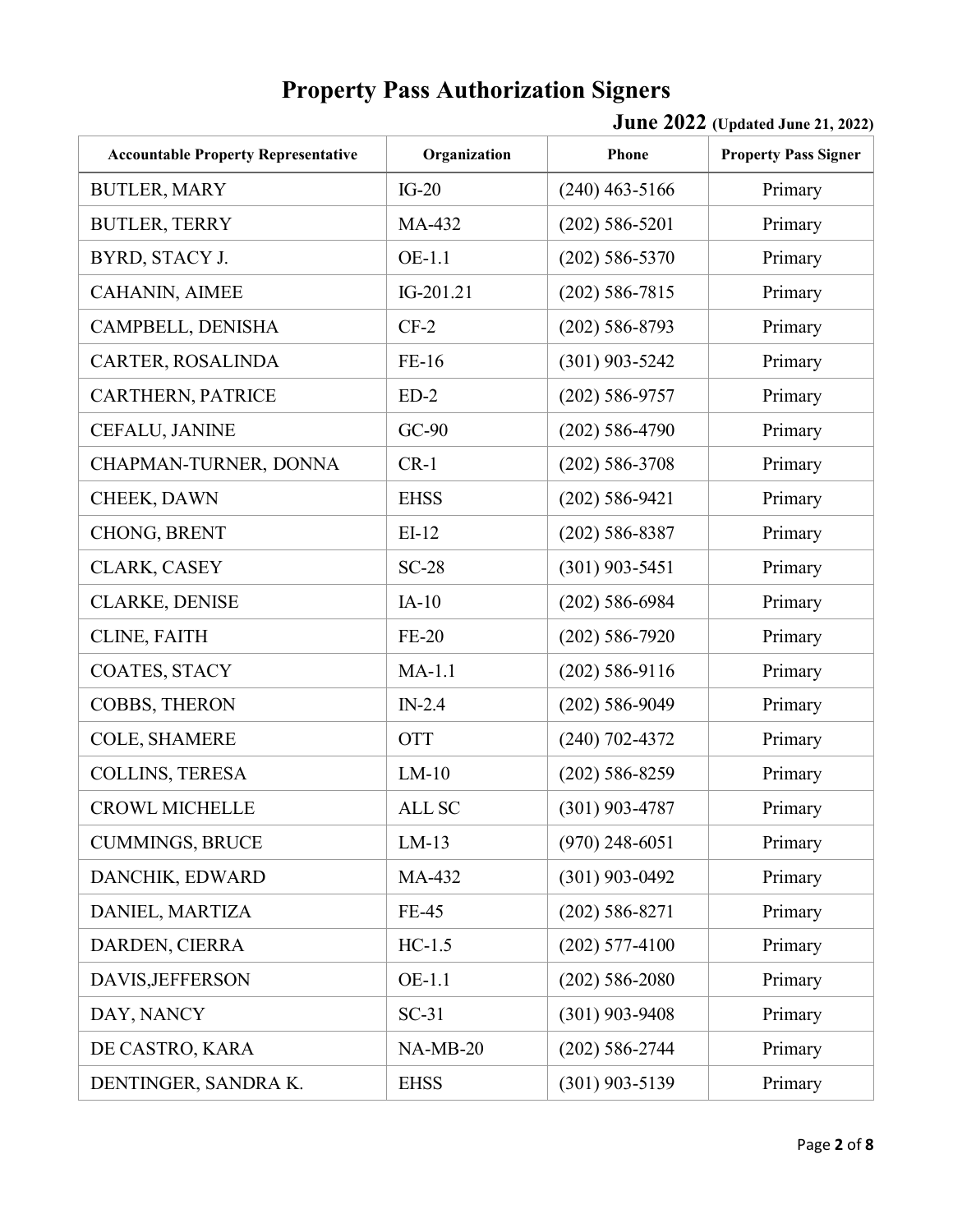| <b>Accountable Property Representative</b> | Organization | Phone              | <b>Property Pass Signer</b> |
|--------------------------------------------|--------------|--------------------|-----------------------------|
| <b>DHILLON, BALDEV</b>                     | <b>EHSS</b>  | $(301)$ 903-0990   | Primary                     |
| DIGGS, VALERIE                             | $SC-1$       | $(202) 586 - 0095$ | Primary                     |
| DICKERSON, GEORGE                          | $IG-12$      | $(202)$ 586-5654   | Primary                     |
| DILLON, EVETTE R.                          | EM-5.12      | $(202)$ 586-1853   | Primary                     |
| DONAHOE, GINA                              | <b>EHSS</b>  | $(301)$ 903-3743   | Primary                     |
| DORSEY, SANDY                              | <b>EHSS</b>  | $(301)$ 903-3688   | Primary                     |
| DOUGLASS, ANNA                             | ALL SC       | $(301)$ 903-4478   | Primary                     |
| DOWNS, SHARON                              | $IA-10$      | $(202)$ 586-6770   | Primary                     |
| DUONG, HAI                                 | $AR-1$       | $(202)$ 586-6583   | Primary                     |
| DWYER, BILL                                | <b>EHSS</b>  | $(202)$ 586-7887   | Primary                     |
| DYSON, JOHN BARRY                          | $EI-10$      | $(202)$ 586-1866   | Primary                     |
| ECHOLS-GOLDRING, MELINA N.                 | MA-433       | $(202)$ 586-0149   | Primary                     |
| ECKHARDT, ALLISON                          | $SC-47$      | $(202)$ 287-6990   | Primary                     |
| EDGE-HARLEY, SHARON A.                     | $EA-1$       | $(202) 586 - 9275$ | Primary                     |
| FAIRBANKS, MARY H.                         | <b>EHSS</b>  | $(301)$ 903-0086   | Primary                     |
| FARMER, CHERYL                             | $SC-43$      | $(301)$ 903-3541   | Primary                     |
| FLATNESS, ANDREW E.                        | $SC-23$      | $(301)$ 903-0488   | Primary                     |
| <b>FLOWERS, LENORA</b>                     | MA-1.1/IA    | $(202)$ 586-4170   | Primary                     |
| FREEZE, NANCY E.                           | $IM-62$      | $(301)$ 903-2127   | Primary                     |
| FROST, KEVIN R                             | IE           | $(202)$ 287-6566   | Primary                     |
| <b>FULLER, TARA</b>                        | $CF-20$      | $(202)$ 586-8921   | Primary                     |
| FUNK, WENDY M.                             | $NE-21$      | $(301)$ 903-2236   | Primary                     |
| GARRETT, PAMELA                            | EM-5.13      | $(301)$ 903-1426   | Primary                     |
| <b>GATTO, TOBIN</b>                        | EE-3A        | $(202)$ 586-9957   | Primary                     |
| GAY, LENORA                                | EE-3A        | $(202)$ 586-1266   | Primary                     |
| GENTEL, PAMELA L.                          | FE-14        | $(301)$ 903-1856   | Primary                     |
| <b>GILES, NICOLE</b>                       | $IG-20$      | $(202)$ 213-8886   | Primary                     |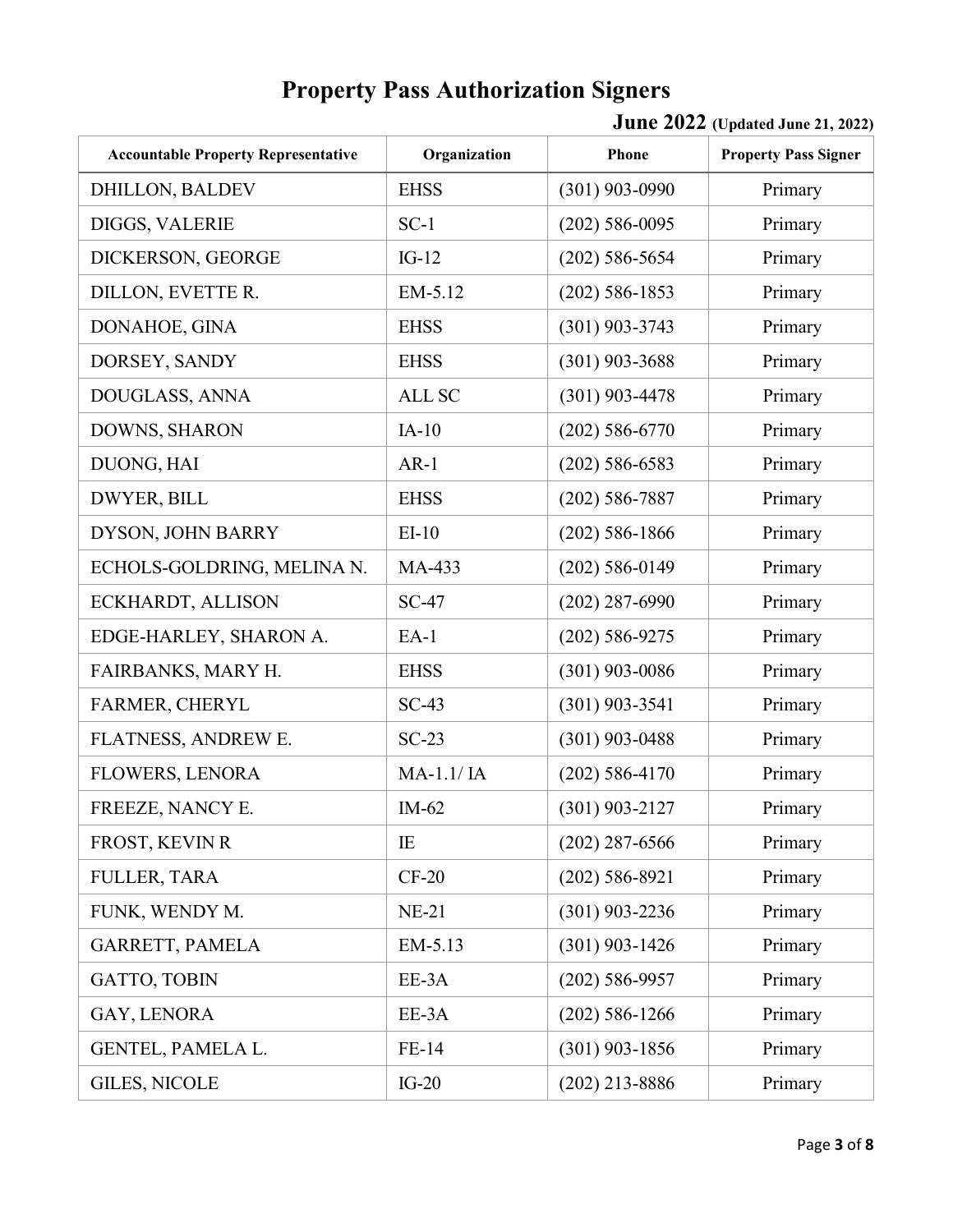| <b>Accountable Property Representative</b> | Organization | Phone              | <b>Property Pass Signer</b> |
|--------------------------------------------|--------------|--------------------|-----------------------------|
| GOOCH, CLARENCE                            | MA-433       | $(202) 586 - 0907$ | Primary                     |
| <b>GRAY, MATTHEW</b>                       | IG-301.1     | $(301)$ 903-0225   | Primary                     |
| GRIMM, ELIZABETH D.                        | FE-14        | $(301)$ 903-2760   | Primary                     |
| <b>GROF-TISZA, LAJOS</b>                   | $LP-60$      | $(202)$ 287-6852   | Primary                     |
| HAGERTY, PATRICIA                          | $MA-30$      | $(202)$ 586-5489   | Primary                     |
| HAIRSTON, TAMMY L.                         | FE-46        | $(202)$ 586-0604   | Primary                     |
| HALE, MELVIN                               | MA-431       | $(202)$ 586-1341   | Primary                     |
| HARPER, SHANE                              | <b>TT</b>    | $(202) 586 - 4391$ | Primary                     |
| HARRIS, ADELLE                             | $IG-201.1$   | $(240)$ 220-0332   | Primary                     |
| HATCHETT, ADRANNE                          | <b>EHSS</b>  | $(202)$ 586-4253   | Primary                     |
| HAZARD, ROSEMARY                           | <b>EHSS</b>  | $(301)$ 903-5931   | Primary                     |
| HEINICKE, THERESA                          | $HC-1.5$     | $(202)$ 586-5086   | Primary                     |
| HERRON, VERNON                             | $PA-1$       | $(202)$ 586-4559   | Primary                     |
| HILL, EVITA M.                             | $IG-12$      | $(202) 586 - 2488$ | Primary                     |
| HIMES, DIANE P.                            | $GC-90$      | $(202)$ 586-2941   | Primary                     |
| HOULE, MAUREEN                             | <b>EHSS</b>  | $(301)$ 903-5925   | Primary                     |
| HOWARD, JOHN                               | EM-2.1       | $(202)$ 287-5344   | Primary                     |
| HOWELL, YVETTE                             | $IM-61.1$    | $(202) 586 - 2912$ | Primary                     |
| HUGHES, DANIEL                             | EE-3C        | $(202)$ 586-5104   | Primary                     |
| HUGHES, JOSEPH L                           | OE-1.1       | $(202)$ 287-1891   | Primary                     |
| HYMAN-BOWEN, KELLY                         | $LP-60$      | $(202)$ 287-6142   | Primary                     |
| INGRAM, VIVIAN D.                          | $CF-40$      | $(301)$ 903-1909   | Primary                     |
| JACKIEWICZ, CHRISTY                        | $CI-1$       | $(301) 785 - 1505$ | Primary                     |
| JENNINGS, GLORIA                           | $IG-12$      | $(202)$ 586-1930   | Primary                     |
| JOHNSON, BRENDA K.                         | <b>EHSS</b>  | $(202)$ 586-6117   | Primary                     |
| JOHNSON, NANCY                             | FE-30        | $(202)$ 586-6458   | Primary                     |
| JOHNSON, TONY                              | $MA-1.1$     | $(202)$ 586-5033   | Primary                     |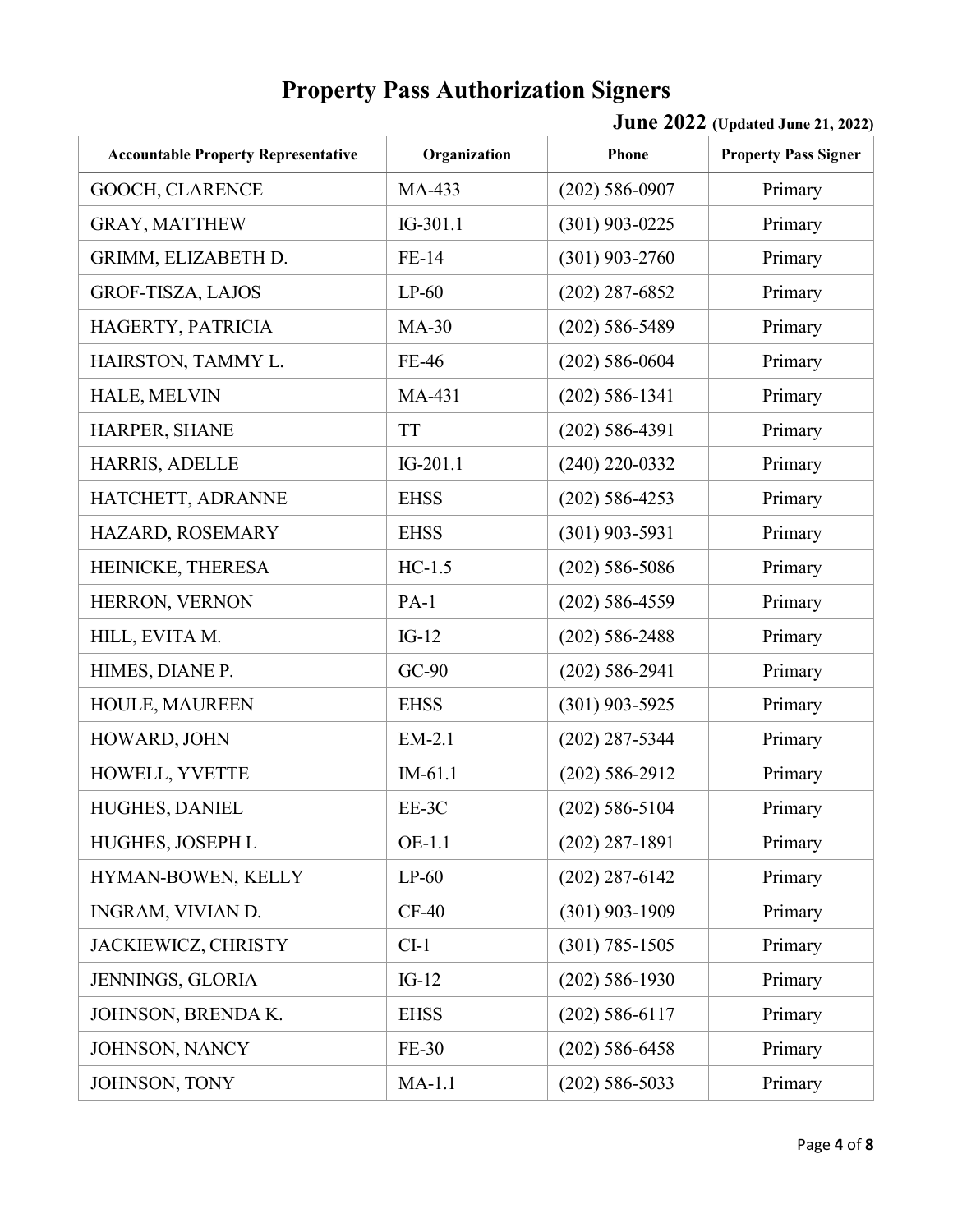| <b>Accountable Property Representative</b> | Organization     | Phone              | <b>Property Pass Signer</b> |
|--------------------------------------------|------------------|--------------------|-----------------------------|
| JOHNSON, WILLIAM A.                        | $IN-2.4$         | $(202)$ 586-4157   | Primary                     |
| JORDAN, DYLAN                              | EA-40            | $(301)$ 903-8410   | Primary                     |
| KATSARIS, STEPHANIE                        | IG-302.2         | $(202) 586 - 1801$ | Primary                     |
| KELLER, MICHAEL                            | $MA-43$          | $(202) 586 - 1288$ | Primary                     |
| KENNERLY, SHENA A.                         | $MA-70$          | $(202) 586 - 0577$ | Primary                     |
| KEOKUK, MARY                               | $GC-1$           | $(202)$ 586-5281   | Primary                     |
| KING, RONALD                               | $LM-10$          | $(202)$ 586-9516   | Primary                     |
| KIRK, TAMEKA                               | CR               | $(202)$ 586-8603   | Primary                     |
| KLINE, MARGARET                            | $NE-21$          | $(301)$ 903-4567   | Primary                     |
| KNOPP, PHILIP                              | $CF-40$          | $(301)$ 903-0364   | Primary                     |
| KONG, SUNG C.                              | <b>PM</b>        | $(240)$ 475-9706   | Primary                     |
| LAHOUSE, DEREK                             | $NA-MB-20$       | $(301)$ 903-3487   | Primary                     |
| LAWSON, SHERRY L.                          | EM-5.32          | $(301)$ 903-3553   | Primary                     |
| LEE, KATRINA                               | $SB-1$           | $(301)$ 903-7005   | Primary                     |
| LINDSEY, TED S.                            | $IM-62$          | $(301)$ 903-4084   | Primary                     |
| LONG, JACOB A                              | EA-1.1           | $(301)$ 903-1044   | Primary                     |
| LUCAS, KIMBERLY                            | $CF-2$           | $(301)$ 903-2485   | Primary                     |
| MADISON, LESLIE                            | $SC-23$          | $(301)$ 903-9135   | Primary                     |
| MAIN, SHERRY                               | EA-1.1           | $(301)$ 903-3272   | Primary                     |
| MALLIS, SHERRI                             | <b>SCIT ONLY</b> | $(301)$ 903-8224   | Primary                     |
| MANNING, MARSHA                            | <b>CR</b>        | $(202)$ 287-6451   | Primary                     |
| MARTIN, STEPHANIE K.                       | <b>EHSS</b>      | $(301)$ 903-9881   | Primary                     |
| MAY, BRENDA                                | $SC-26$          | $(301)$ 903-0536   | Primary                     |
| MCNULTY, NICK                              | <b>EHSS</b>      | $(301)$ 903-5287   | Primary                     |
| MCPHERSON, SALLY                           | $SC-21$          | $(301)$ 903-9958   | Primary                     |
| MINNICHBACH, MICHAEL J                     | <b>EHSS</b>      | $(301)$ 903-1960   | Primary                     |
| MORMAN, LAURIE S.                          | <b>ALL MA</b>    | $(202) 586 - 8082$ | Primary                     |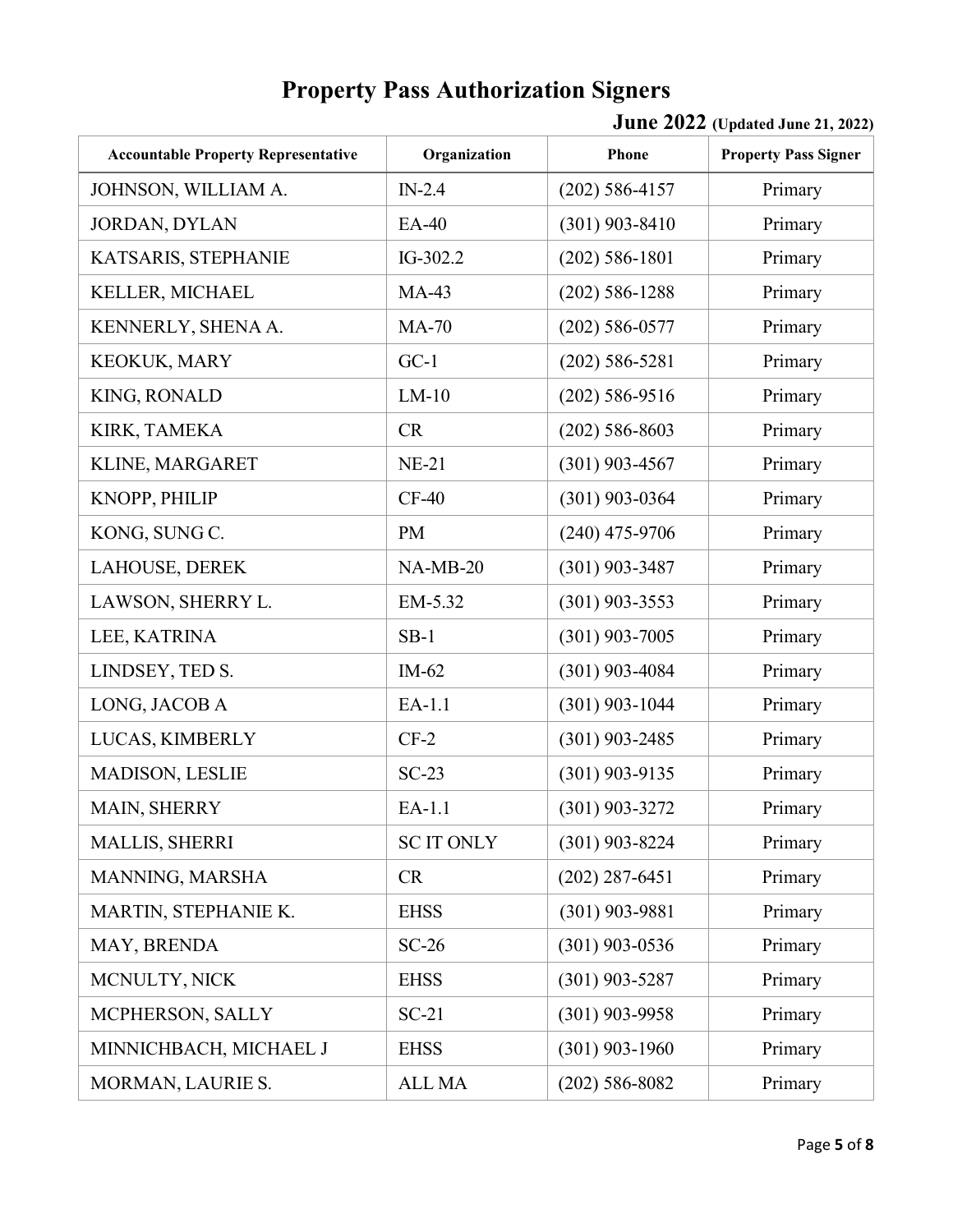| <b>Accountable Property Representative</b> | Organization | Phone              | <b>Property Pass Signer</b> |
|--------------------------------------------|--------------|--------------------|-----------------------------|
| NEWTON, SANDRA M.                          | $SC-24.1$    | $(301)$ 903-3068   | Primary                     |
| NICHOLS, RONELL D.                         | MA-432       | $(202)$ 287-5414   | Primary                     |
| NOLAN, GREGORY L.                          | FE-13        | $(202) 586 - 3862$ | Primary                     |
| O'KONSKI, PETER                            | $LM-2$       | $(202) 586 - 7550$ | Primary                     |
| OSIK, JAMES                                | SC-48.1      | $(301)$ 903-7994   | Primary                     |
| PENWELL, ROSE M.                           | <b>EHSS</b>  | $(301)$ 903-5108   | Primary                     |
| PERANDO, PAULINE                           | EE-3A        | $(202) 586 - 2292$ | Primary                     |
| PIZZURRO, JOHN                             | IG-202.52    | $(202) 586 - 0111$ | Primary                     |
| PRITCHARD, LISA M.                         | $CF-11$      | $(301)$ 903-4521   | Primary                     |
| <b>RAPOZA KEITH</b>                        | $EI-11$      | $(202) 586 - 2626$ | Primary                     |
| RIDDLE, WILLIAM                            | <b>EHSS</b>  | $(202) 586 - 2680$ | Primary                     |
| ROBINSON, O'DELL                           | EE-3A        | $(202) 586 - 7585$ | Primary                     |
| RODRIGUE, MICHAEL L.                       | IA           | $(202) 586 - 5308$ | Primary                     |
| ROSE, FRANCES                              | $EA-1$       | $(202) 586 - 2775$ | Primary                     |
| RUNKLES, KATIE J.                          | $SC-22$      | $(301)$ 903-6529   | Primary                     |
| <b>SCOTT, SHELLIE</b>                      | <b>WAPA</b>  | $(202) 586 - 5581$ | Primary                     |
| SEIFERT, ROGER E.                          | <b>BPA</b>   | $(202)$ 586-5640   | Primary                     |
| SHARPE, DEBORAH L.                         | $NE-21$      | $(301)$ 903-4921   | Primary                     |
| SHEA, JOHN                                 | $ED-1$       | $(202)$ 586-7898   | Primary                     |
| SHINCOVICH, MICHAEL E.                     | ALL MA-43    | $(202) 586 - 1557$ | Primary                     |
| <b>SIGLER, ANGELA</b>                      | $IG-201.1$   | $(202)$ 586-3084   | Primary                     |
| SINGH, KAREN R.                            | $NE-6$       | $(202)$ 586-1847   | Primary                     |
| SMITH, DREW S.                             | MA-431       | $(301)$ 903-9625   | Primary                     |
| <b>SMITH, LAUREN</b>                       | $SC-1$       | $(301)$ 903-5316   | Primary                     |
| <b>SPENCER, JASON</b>                      | MA-431       | $(202) 586 - 1187$ | Primary                     |
| <b>STATEN, JANICE</b>                      | $LP-60$      | $(202)$ 586-0916   | Primary                     |
| STEWART, CATHY JO                          | $EM-4$       | $(202) 586 - 7374$ | Primary                     |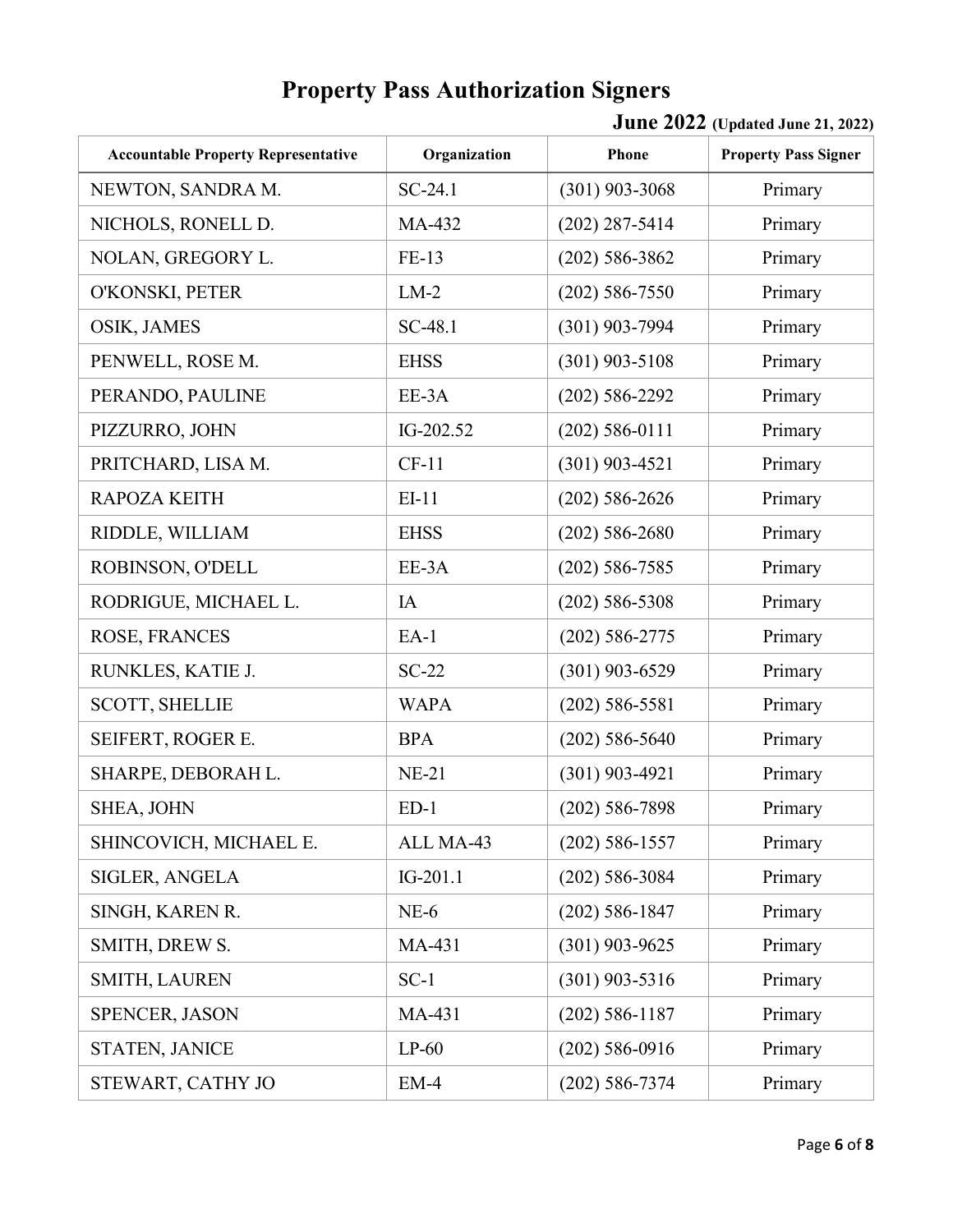| <b>Accountable Property Representative</b> | Organization        | Phone              | <b>Property Pass Signer</b> |
|--------------------------------------------|---------------------|--------------------|-----------------------------|
| STEWART, JOHN M.                           | NA-MB <sub>23</sub> | $(202) 586 - 6364$ | Primary                     |
| STRONG, TANIA                              | EE-3A               | $(202)$ 586-1977   | Primary                     |
| SWINSON, WANDA                             | $IA-10$             | $(202)$ 586-6059   | Primary                     |
| TAN, DANTE                                 | $LM-20$             | $(202) 586 - 1809$ | Primary                     |
| TAYLOR, KARYN                              | <b>NA-MB23</b>      | $(202)$ 586-7756   | Primary                     |
| TAYLOR, SHANTELLE                          | EM-5.13             | $(202)$ 586-8250   | Primary                     |
| TAYLOR, TANIA                              | $LM-10$             | $(202) 586 - 5008$ | Primary                     |
| THEVENOT, ANGELA                           | $SC-21$             | $(301)$ 903-5800   | Primary                     |
| THOMAS-MARSHALL, DIANE                     | $MA-1.1$            | $(202)$ 287-1643   | Primary                     |
| THORNE, UMEKI                              | <b>MA-45</b>        | $(202)$ 586-4048   | Primary                     |
| <b>TIBBS, JAMES</b>                        | $GC-90$             | $(202)$ 586-4895   | Primary                     |
| TODD, CHAD                                 | <b>EHSS</b>         | $(301)$ 903-4620   | Primary                     |
| TOLLEY, DAWN M                             | FE-16               | $(301)$ 903-2668   | Primary                     |
| TULL, PAULETTE                             | IE                  | $(202)$ 586-1911   | Primary                     |
| TURNER, JUNITA                             | EM-5.13             | $(202)$ 586-8137   | Primary                     |
| TURNER, MARK A.                            | $IN-23$             | $(803)$ 952-4650   | Primary                     |
| <b>VICKERS, JAMES</b>                      | EM-5.12             | $(301)$ 903-2636   | Primary                     |
| VON VITAL, STEVEN                          | EE-3C               | $(202) 586 - 2978$ | Primary                     |
| <b>WALKER, YVETTE</b>                      | SC-24.2             | $(301)$ 903-4095   | Primary                     |
| WARD, F. SCOTT                             | IG-301.1            | $(301)$ 903-8967   | Primary                     |
| <b>WATHINS, ANTOINETTE</b>                 | <b>MA-70</b>        | $(202)$ 287-5526   | Primary                     |
| WATKINS, MICHAEL C.                        | MA-431              | $(301)$ 903-5418   | Primary                     |
| WATKINS, RUTH A.                           | <b>EHSS</b>         | $(301)$ 903-2644   | Primary                     |
| WATSON, CHIEFTAIN                          | <b>EHSS</b>         | $(202)$ 586-9089   | Primary                     |
| WATTS, TERESA                              | $ED-2$              | $(202)$ 586-4094   | Primary                     |
| WHITFORD, JOSEPH                           | $MA-42$             | $(202) 586 - 2739$ | Primary                     |
| WHITSON, ANTHONY                           | $MA-40$             | $(202)$ 586-3156   | Primary                     |